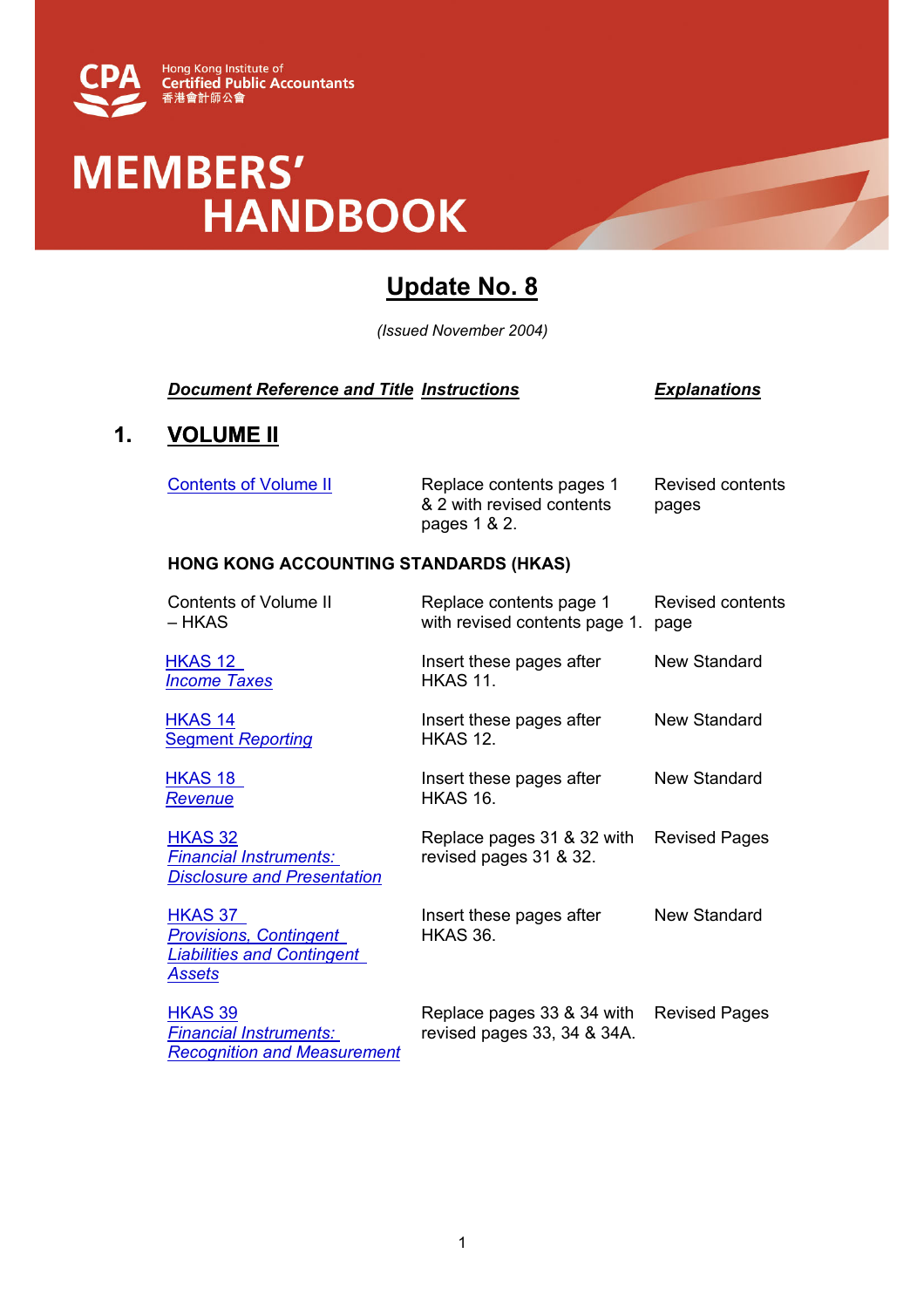## **2. VOLUME III**

| New Divider                                                                                             | Insert after HKSAE 3000.                                                | New Divider for Hong<br>Kong Standards on<br><b>Related Services</b> |  |
|---------------------------------------------------------------------------------------------------------|-------------------------------------------------------------------------|----------------------------------------------------------------------|--|
| <b>Contents of Volume III</b>                                                                           | Replace contents pages i<br>& ii with revised contents<br>pages i & ii. | Revised contents<br>pages                                            |  |
| <b>HONG KONG STANDARDS ON AUDITING</b>                                                                  |                                                                         |                                                                      |  |
| HKSA 200, "Objective and<br><b>General Principles Governing</b><br>an Audit of Financial<br>Statements" | Insert these pages before<br><b>HKSA 220.</b>                           | Note 1                                                               |  |

| HKSA 300, "Planning an Audit"<br>of Financial Statements"                                                                           | Insert these pages after<br><b>HKSA 240.</b>                 | Note 2 |
|-------------------------------------------------------------------------------------------------------------------------------------|--------------------------------------------------------------|--------|
| <b>HKSA 315, "Understanding of</b><br>the Entity and Its Environment<br>and Assessing the Risks of<br><b>Material Misstatement"</b> | Insert these pages after<br>HKSA 300 and discard<br>SAS 315. | Note 1 |
| HKSA 330, "The Auditor's<br>Procedures in Response to<br><b>Assessed Risks"</b>                                                     | Insert these pages after<br>HKSA 315 and discard<br>SAS 330. | Note 1 |
| HKSA 500, "Audit Evidence"                                                                                                          | Insert these pages after<br><b>HKSA 330.</b>                 | Note 1 |

#### **HONG KONG STANDARDS ON RELATED SERVICES**

| HKSRS 4400, "Engagements<br>to Perform Agreed-Upon<br><b>Procedures Regarding</b><br><b>Financial Information"</b> | Insert these pages after the<br>Hong Kong Standards on<br><b>Related Services Divider and</b><br>discard SAS 710. | Note 3 |
|--------------------------------------------------------------------------------------------------------------------|-------------------------------------------------------------------------------------------------------------------|--------|
| HKSRS 4410, "Engagements<br>to Compile Financial<br>Statements"                                                    | Insert these pages after<br>HKSRS 4400 and discard<br>SAS 720.                                                    | Note 3 |

#### **STATEMENTS OF AUDITING STANDARDS**

| SAS 200, "Planning" | Replace pages 1 & 5 with | Note 2 |
|---------------------|--------------------------|--------|
|                     | revised pages 1 & 5.     |        |